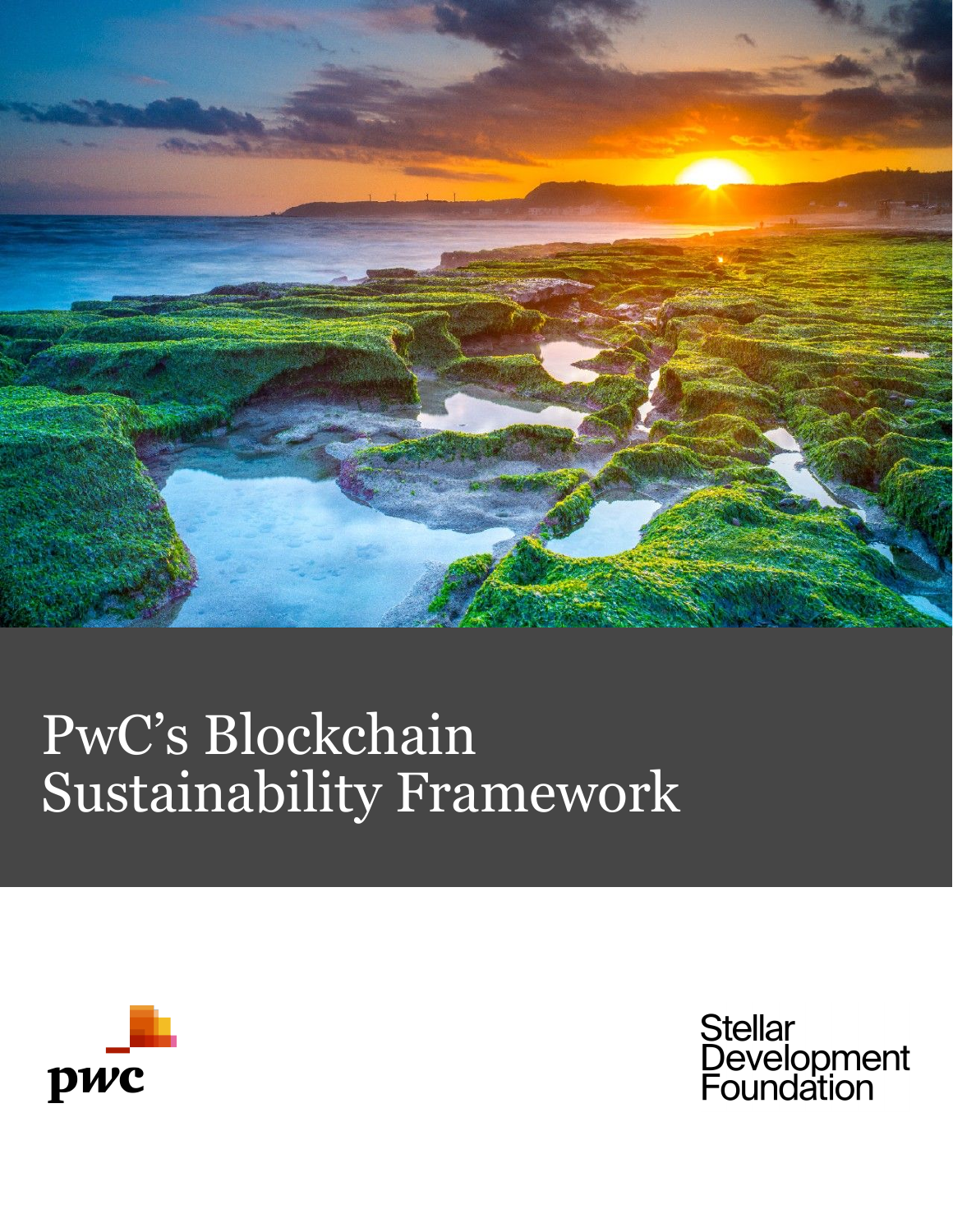# **Purpose of the Framework**

PwC's Blockchain Sustainability Framework (the Framework) provides a methodology to quantify the environmental impacts of a blockchain protocol. Although existing studies on the sustainability of blockchain exist, these often focus on a single blockchain and define bespoke methodologies and assumptions, making meaningful comparisons of results challenging. By defining a consistent and widely applicable methodology, as well as a common set of assumptions and data sources, the Framework can theoretically be applied to a wide range of blockchain protocols while providing comparable and trusted results.

The methodology described in this document can be repeated regularly to follow the changing impacts of blockchain networks as they evolve. As such, reporting cadences can be established to maintain transparency and track growth of the protocols, whether it be general scalability or specific impacts from governance changes. Other participants within the blockchain community and environmental groups at large are encouraged to leverage and build upon the Framework.

### **Challenges of comparing blockchain protocols**

The consensus mechanism of a blockchain protocol is the critical component for achieving agreement on network state. Consensus mechanisms have been adapted over time as benefits and drawbacks have been identified within each approach, and thus serve as a leading differentiator between protocols. This leads to a focal point of discussion for blockchain networks: The Blockchain Trilemma.

Well known in the industry, the Blockchain Trilemma proposes a set of three main issues decentralization, security, and scalability - and postulates that a blockchain network can only reliably provide two of the three, sacrificing one as a trade-off. It is important to note that the Trilemma is a conceptual model for a challenging problem within the blockchain space, but does not suggest that it is impossible to solve. As emergent protocols seek solutions to address the Trilemma, creators should also consider a fourth axis of sustainability, or how the protocol impacts the environment.



Due to the decentralized nature of blockchain systems and the vast number of anonymous participants, it is not feasible to retrieve energy usage data for each participant in a given protocol. However, attempts can be made to estimate the environmental impact of blockchains through a variety of approaches, which are covered in the remainder of the Framework.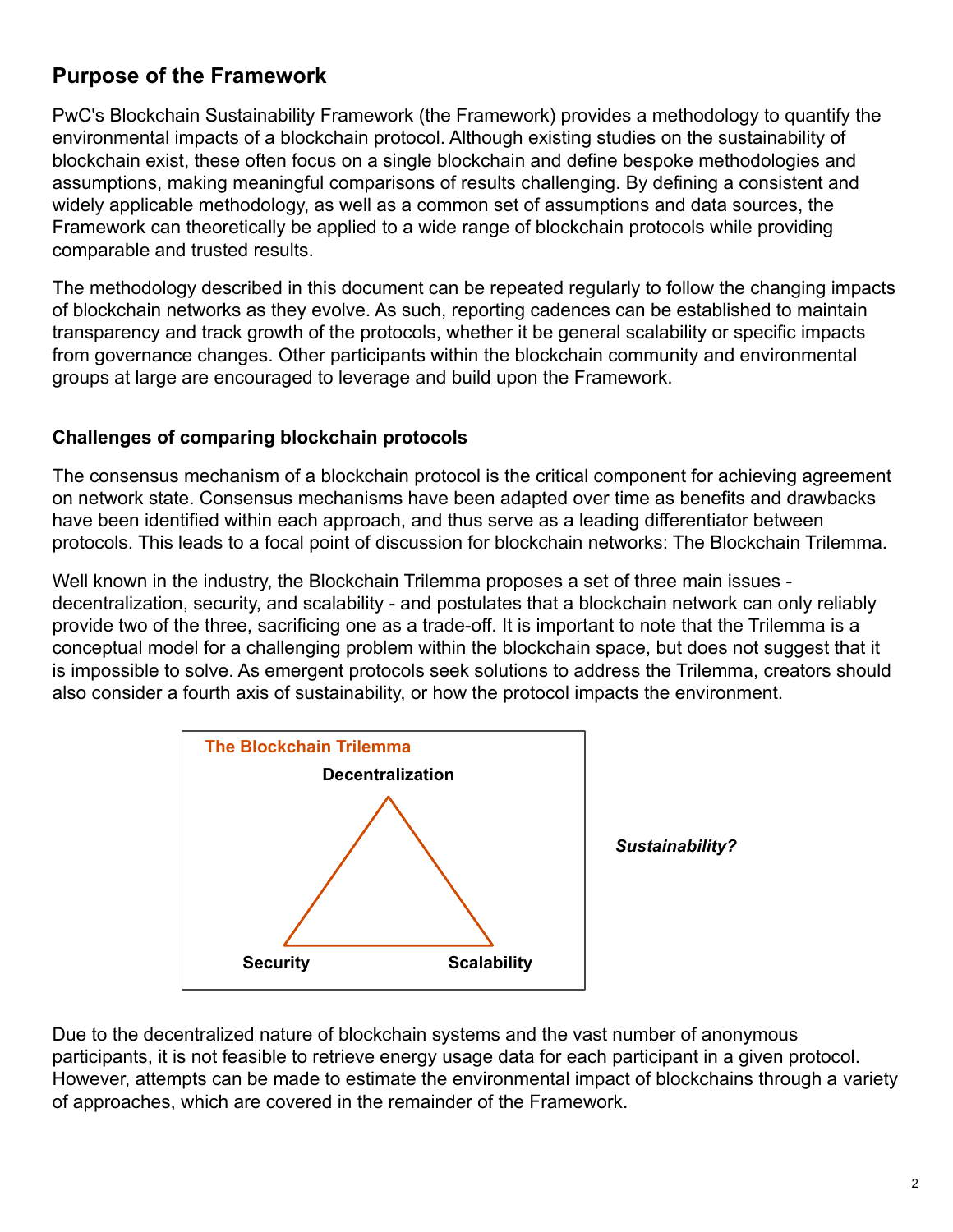## **Designing the Framework**

The Framework aims to quantify material environmental impacts of a blockchain protocol, building on existing research in the market.

## **1. Identifying a list of ESG impacts**

The first step in the development of the Framework was to identify the material sustainability impacts that are relevant to blockchain protocols. An impact is material to blockchain protocols if it (1) is important to stakeholders (including investors, society, customers and developers) and (2) creates a significant impact on the environment, economy, and society.

Materiality impacts for ESG topics were drawn from PwC's proprietary ESG issues framework, and were supplemented by industry leading practices [1]. This list was used as a guidance for discussion and initial identification of priorities and is not comprehensive. Note that social and governance considerations, such as the access to finance, responsible product innovation, etc., are not included in the Framework.

| <b>Environment</b> |                         | <b>Social</b>                         | <b>Governance</b>                 |
|--------------------|-------------------------|---------------------------------------|-----------------------------------|
| Energy use         | Climate vulnerability   | Access to finance                     | Responsible product<br>innovation |
| Carbon emissions   | Water use               | Security and privacy                  | Risk management                   |
| Embodied carbon    | Biodiversity & Land Use | Community                             | <b>Business ethics</b>            |
| Electronic waste   | Energy security         | Diversity, equality, and<br>inclusion |                                   |

Environmental policy

## **2. Prioritizing material and quantifiable ESG impacts**

Following a review of different blockchain protocols, current and emerging trends in the industry, and current or potential impacts blockchain protocols have on the environment, economy, and society, key ESG components were mapped according to their importance as determined by industry knowledge and experience and their feasibility of assessment.

| stakeholders     | <b>High importance, low feasibility</b><br>Embodied carbon<br>$\bullet$<br>Electronic waste                                       | <b>High importance, high feasibility</b><br>Energy use<br>Carbon emissions<br><b>Environmental policy</b><br>$\bullet$<br>Responsible product innovation<br>Diversity & inclusion<br>Access to finance<br>Human capital development | Key focus of<br>framework<br>Addressed in<br>framework          |
|------------------|-----------------------------------------------------------------------------------------------------------------------------------|-------------------------------------------------------------------------------------------------------------------------------------------------------------------------------------------------------------------------------------|-----------------------------------------------------------------|
| S,<br>Importance | Low importance, low feasibility<br>Water use<br>$\bullet$<br>Energy security<br>$\bullet$<br>Biodiversity & Land use<br>$\bullet$ | Low importance, high feasibility<br>Climate vulnerability<br><b>ESG</b> governance<br>$\bullet$                                                                                                                                     | Italic gray<br>Out of scope for<br>first framework<br>iteration |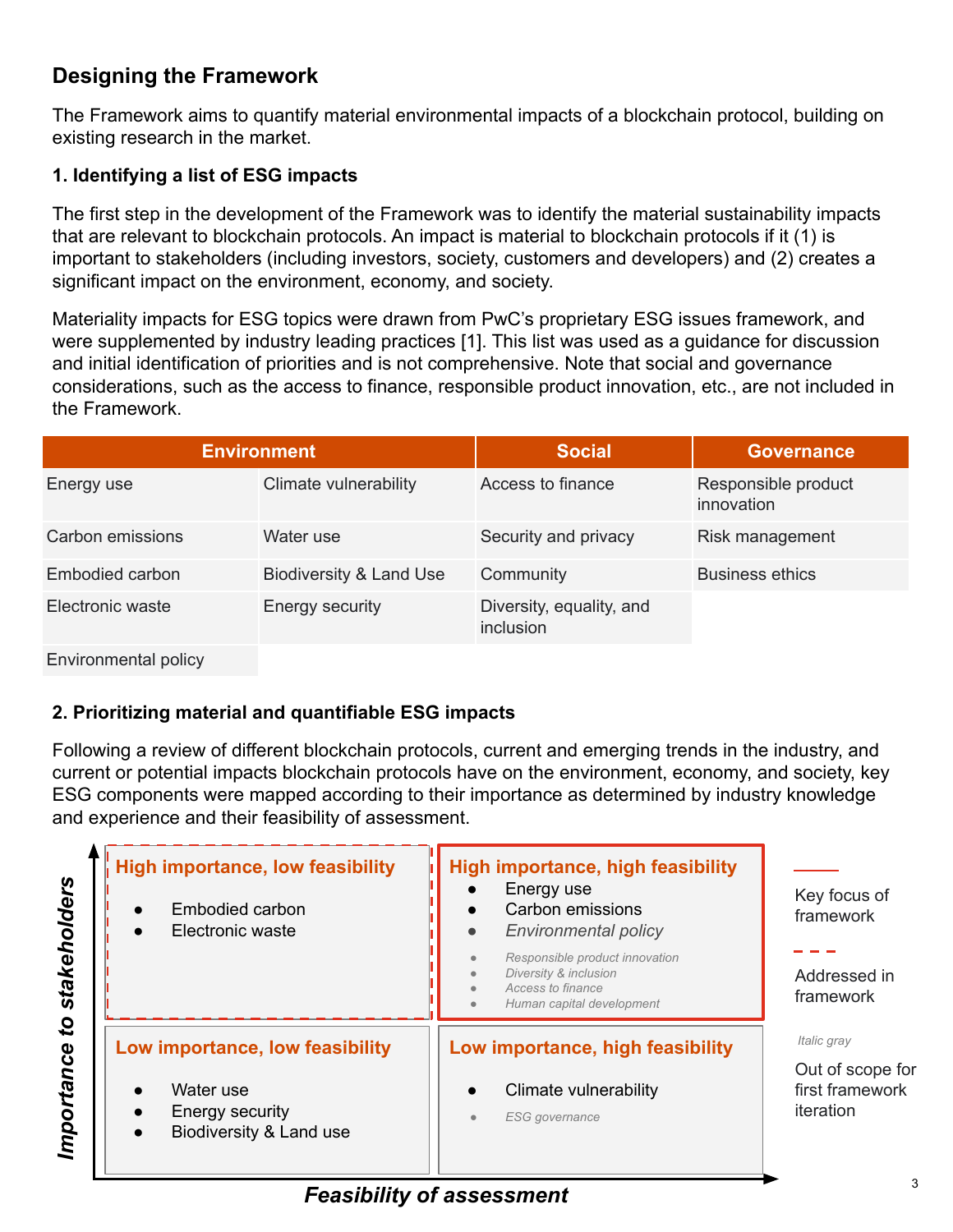#### **3. Selecting environmental impacts to include in the Blockchain Sustainability Framework**

To balance the importance to stakeholders and feasibility, the Framework covers a prioritized subset of three impact areas: energy use, carbon emissions, and e-waste/embodied carbon.

It is desired that future research considers the quantification of ESG impacts not included in the Framework to continue to build on the wider body of research already conducted.

## **Framework Overview**

The Framework was designed to provide a holistic view of environmental impacts, and has the potential to develop further in the future to include wider environmental and social impacts.

A detailed analysis of several previous environmental impact assessments of blockchain protocols found that existing assessments focus largely on energy use and its associated carbon emissions. Some studies also evaluated the embodied carbon and e-waste associated with the hardware used to participate in the consensus mechanism of a blockchain. Existing studies differ in approach, each focusing on different impact areas.

Building on the previous studies analyzed, the Framework entails four material impact areas, with between 1-2 metrics defined for each impact area.

| <b>Approach type</b>       | <b>Impact area</b>                         | <b>Description</b>                                                                         | <b>Metric</b>                                                                                        |
|----------------------------|--------------------------------------------|--------------------------------------------------------------------------------------------|------------------------------------------------------------------------------------------------------|
| Quantitative<br>approaches | <b>Energy use</b>                          | Energy use of the system<br>(including the hardware<br>running the consensus<br>mechanism) | Electricity use per<br>$\bullet$<br>transaction                                                      |
|                            | <b>Greenhouse gas (GHG)</b><br>emissions   | <b>Associated GHG emissions</b><br>from electricity use                                    | GHG emissions per<br>transaction                                                                     |
|                            | <b>Marginal energy use</b>                 | Energy use conducting one<br>additional transaction                                        | Marginal electricity use<br>$\bullet$<br>for one additional<br>transaction                           |
| Qualitative<br>approaches  | <b>Embodied carbon /</b><br><b>E-Waste</b> | Embodied carbon and<br>end-of-life modeling of<br>hardware used to run the<br>protocol     | E-Waste (kg) per<br>$\bullet$<br>transaction<br>Embodied carbon (kg)<br>$\bullet$<br>per transaction |